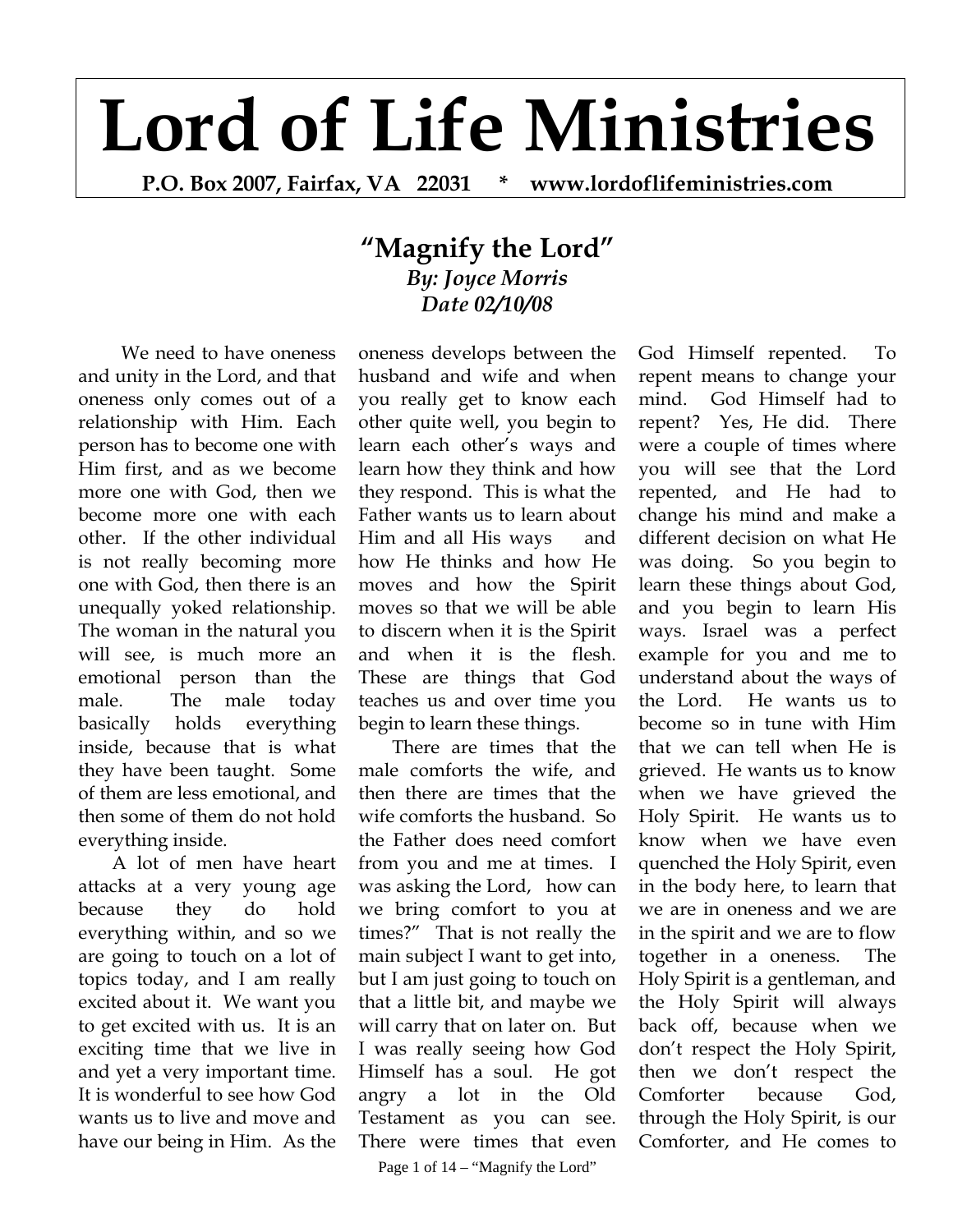comfort you and me. As He comforts you and me, then through Him we can comfort others. God is so wonderful that He comforts you in whatever you go through, through the Holy Spirit. The Holy Spirit is a "He," and He is an individual that we need to recognize and respect as well as not only our heavenly Father and the Word. So, I began to really see how God Himself operated. You can really picture 40 years. That's a long time, but the word says for 40 years that our heavenly Father was grieved. **Ps. 95:10 Forty years long was I grieved with this generation, and said, It is a people that do err in their heart, and they have not known my ways.** How long is He is going to grieve over the United States of America and over other countries.

Christ set three feasts for Israel, and all of you know about the three feasts. The one I want to expound on, is the Feast of Tabernacles.

 The Father basically delivered Israel out of Egypt (the world). So He released them out of Egypt and told them they could go into the Promised Land, which was a model at that time in the natural representing the kingdom of God. So He delivered them out of Egypt to separate them unto Himself, and that is what the Father does to you and me. He calls you, he has His hand on your

life, He draws you unto Himself, you have to be willing to come out of the world, and you have to be willing to follow Him. So He was bringing them out to be a people that would be a people unto Himself and that God would become first in their lives, and He supplied everything that they needed. He gave them everything that they needed on this journey. He had the pillar of fire behind them, He had the glory cloud in front of them, He gave them the spirit, He gave them the understanding, He gave them everything they needed for this journey. So the journey took them longer than was necessary, because they kept disobeying the Lord, they kept walking in the five-sense realm, they kept focusing on what was appearing in the natural and in their circumstances. God had brought them out and He had shown them three feasts, but the main feast that He wanted them to understand more than anything else was the Feast of Tabernacles. The Feast of Tabernacles is that God brought the people together for seven days. For seven days they could not be caught up in work, they could not be caught up in family, they could not be caught up in their friends, they could not be caught up in their problems, they could not be caught up in their circumstances, they could not be caught up in worry, they

could not be caught up in fear, they could not be caught up in anything. The only thing that they were to be caught up in for seven days was to be caught up in God. So for seven days they had to do nothing, and seven means perfection and completeness. So to explain what this feast represents, this feast is a representation of a people coming into a rest in God. They come into a rest, and they come into a place where they are magnifying God. I looked up that little word "to magnify," and I just want to bring that out for a second. To magnify means: to make greater in size. God was really saying to me, "What are you magnifying in your life? In your situation, are you magnifying it in your mind greater than who God is?" I want you to write this down. To magnify means "to make greater in size." So are you making your problem and your situation and your family or whatever it is – your job, or whatever it is, is it greater in size than your almighty God. You need to understand that God is greater than anything in the whole entire world. For seven days they could not focus on family, they could not focus on their situation, they could not focus on their problems, they could not even murmur or complain. The only thing that they were to do for seven days was to worship God and to praise God. They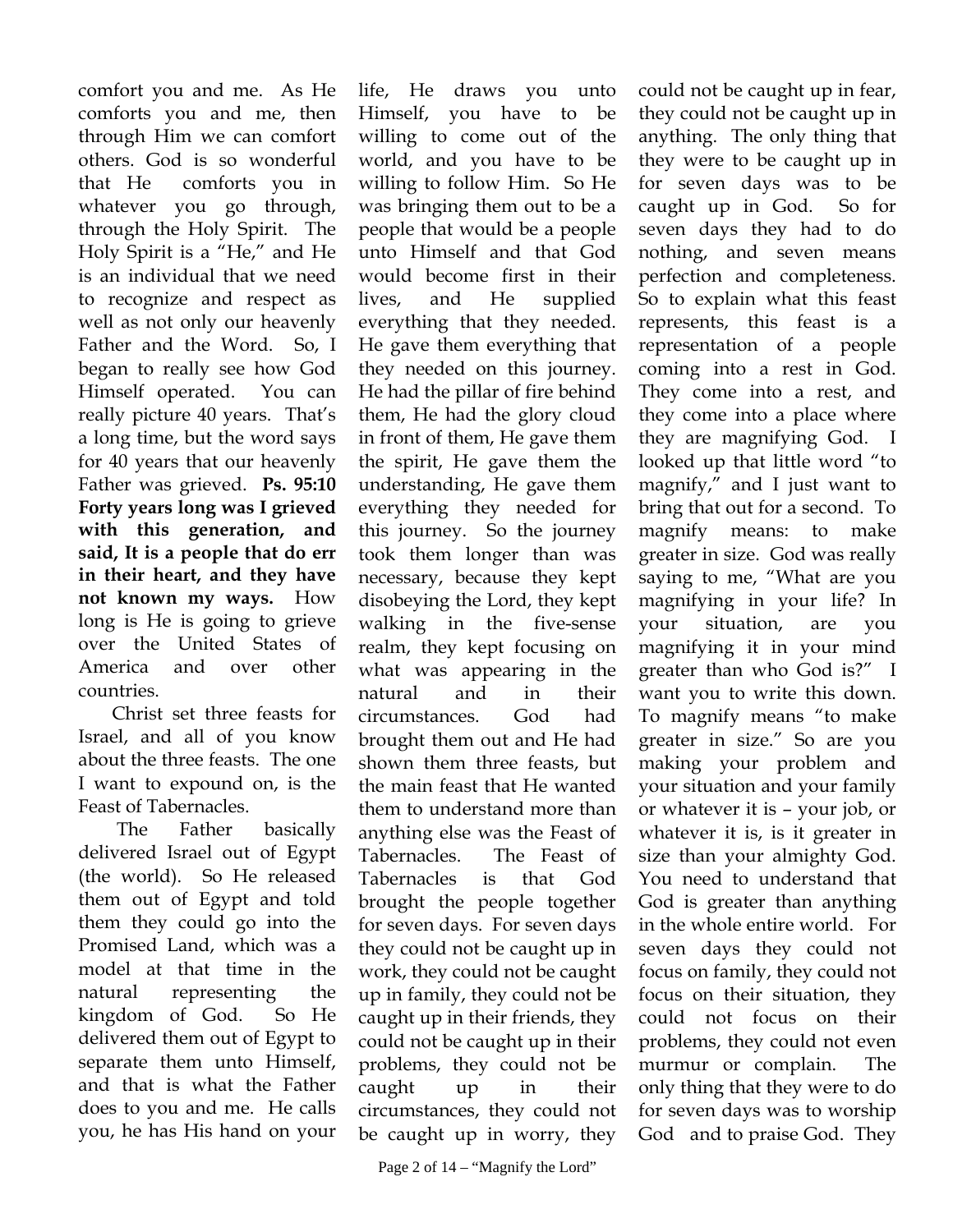were to do these things and to magnify Him and to behold Him and to only be caught up in Him, be totally caught up in Him and magnify Him. So for seven days they were to celebrate this feast, and as they celebrated it, what happened was, they came into a rest in their soul. There was absolutely nothing in their soul that was magnifying anything greater than who God was. Can I say that again?

Also when they came, there was one thing that they had to bring. They had to bring a burnt sacrifice, and so you are that living sacrifice that God is burning those things up in your soul, anything that is in your soul or in your mind that is magnifying itself greater than who God is. So to magnify is to make greater in size, "to cause to appear greater or more important and to glorify or praise." This is in the Webster's Dictionary. I said, "God, you are too much." They had to glorify and they had to praise God whether they felt like it or not. They had to glorify or to praise God no matter what was going on in their life for seven days. The only thing that they could keep their eyes on was God Himself, and so this is what the Lord through your life is trying to teach you through every situation that you go through, to not magnify anything greater than who He

is but always see that He is greater than your problem, that He is greater than any situation that is going on in your life. Eph. 1:20 I just want to read this very slowly to you and go over it very slowly so that you can comprehend it just for a minute. Verse 20 Which He wrought in Christ, when He raised Him from the dead, and set Him at His own right hand in the heavenly places, v. 21 Far above all principality, and power, and might, and dominion, and every name that is named, not only in this world, but also in that which is to come: Eph 1:22 And hath put all things under his feet, and gave Him to be the head over all things to the church, Eph 1:23 Which is His body, the fullness of Him that filleth all in all.

I know you know this scripture. I know that you've got it down pat, but I am going to go over it again because I want you to see what has happened to you and me, and it is learning to stay there and to live there and to have your being there because God told us many years ago to arise. Now, to arise means to arise in your mind, and so you are going to have situations to occur, but you have to learn how to stay there and not let anything come in to take you out of that place where you are in Him. Now, if you see, in Ephesians it talks about the mighty power that He has been crowned with. He has

been crowned with the glory of God and the mighty power of God. You can see that in verse 20 "…He wrought in Christ, when He raised Him from the dead and set him at his own right hand in the heavenly places. Where did He do this?? v. 21 Far above – Now where He is, you are also. Can I say that again? You have a supernatural sphere around you, and in that supernatural sphere, you have a lot of principalities and a lot of darkness and a lot of spirits, but Jesus Christ has been raised up where? Far above all principality. So you are above. That's why He told the disciples, "You have been endued with power. I have given you authority to tread on the serpent." But He said, "Don't rejoice in that. Rejoice in your salvation and what He has done for you in your life." He said Far above power and might. Anything that's in the world. Because what happened when He went there, He took you there, too. That's the good news. If you go on to Ephesians chapter 2:21, (I'm not going to go there.), but it says He has raised you up in heavenly places in Christ. So where He is, that is where you are. Now, where have you been raised? You have been raised up above all principality, power – and all power that is in the world, you have been raised above that. All power that is in the world, you have been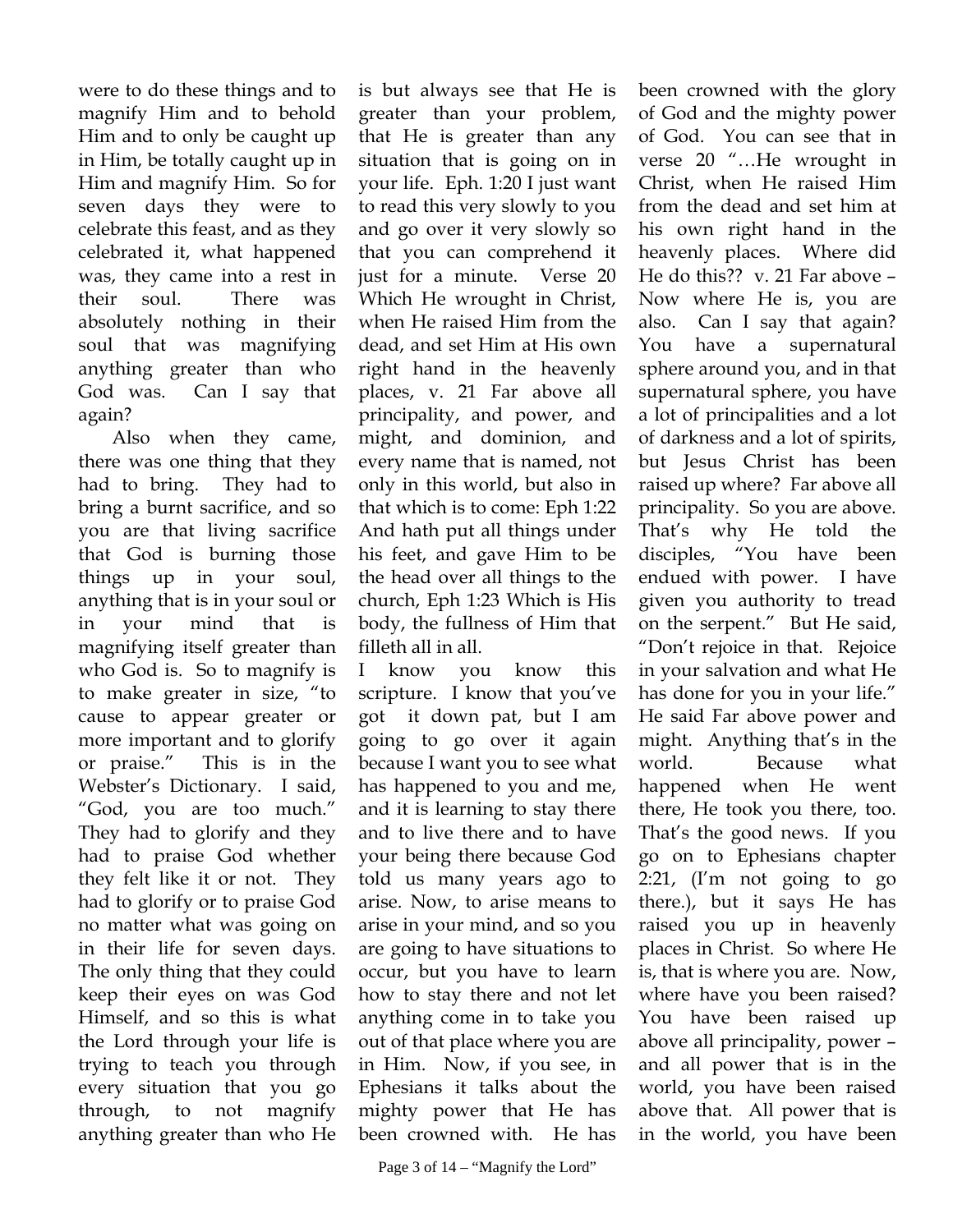raised above that – and all might, and dominion – every dominion, every nation. You see, the word says when He told Israel, He called Israel to be His son. That's the scriptures. Then in Proverbs it says the foolish son grieves the Father. He told Israel in the Old Testament, "If you obey Me, I will set you on high and I will set you above the nations." You have been set above the nations and not only have you been set above the nations, He has given you the nations. Can I say that again? He has not only set you above the nations, but He has given you the nations. **Deut. 28:11 And it shall come to pass, if thou shalt hearken diligently unto the voice of the LORD thy God, to observe and to do all his commandments which I command thee this day, that the LORD thy God will set thee on high above all nations of the earth: 28:2 And all these blessings shall come on thee, and overtake thee, if thou shalt hearken unto the voice of the LORD thy God.** So that's why He wants you to understand that the saints of the most high God, He is using to minister to the nations. So if He is above the principalities, He is above the powers, He is above the might and not only that – He is above every name. Every name that is in the whole world, no matter what the name is, I don't care what the name is, it doesn't matter. I could care

less whose name it is or what name it is. He is above that name. He is above whatever name the diseases are – cancer, etc. He is above every disease. So you, see, what God has called you and me through Christ to live and move and have our being in Him to where we will live in the supernatural realm and that we will begin to not focus on these things like other people do – and I am going to give you some examples because you need those examples to understand what God is saying. I am getting excited. You need to meditate on that because I was meditating on that over the weekend. I said, "Okay, God, sometimes it doesn't feel like I'm above." He said, "Well, why are you going by feeling?" Can I say that again? I said sometimes it doesn't feel like I am above. Why are you going by feelings? Okay. And it's true. Sometimes you don't feel like you are above. How many of you agree on that one? He said you are not supposed to go by feelings. Why are you going by feelings? He said, "I didn't teach you to go by feelings. I told you to go by what My word said. My Word says that I have set you on high, above all the nations." Why? "Because you are seated there with Me, at the right hand of the Father. You understand that and so basically He said, "This is the day to arise." In Isaiah it talks about "arise,

arise." You sang the song before I even came in here, "Arise, arise." Isa 60:1 Arise, shine; for thy light is come, and the glory of the LORD is risen upon thee. 60:2 For, behold, the darkness shall cover the earth, and gross darkness the people: but the LORD shall arise upon thee, and his glory shall be seen upon thee.

 And you know the glory of the Lord has risen upon you. You need to let your light shine and so many people today are allowing their circumstances and their problems to keep them down. God is wanting a people today to learn to not go by sight nor by feelings nor go by your emotions but only go by the word and the spirit of what God is saying to you. When you go by that, you cannot go by your feelings at all. There are some things that you have to ignore. I learned a long time ago that whatever you focus on, it becomes your state of being. Whatever your mind is focusing on, then that becomes your state of being. Now, the eye is the window to your soul. Can I say that again? The eyes are a window to the soul, so when you see something, the appearance of something, the first thing it is going to do is register in your mind, but you have a choice and a decision to make at that moment what you are going to do with that. You yourself have a choice.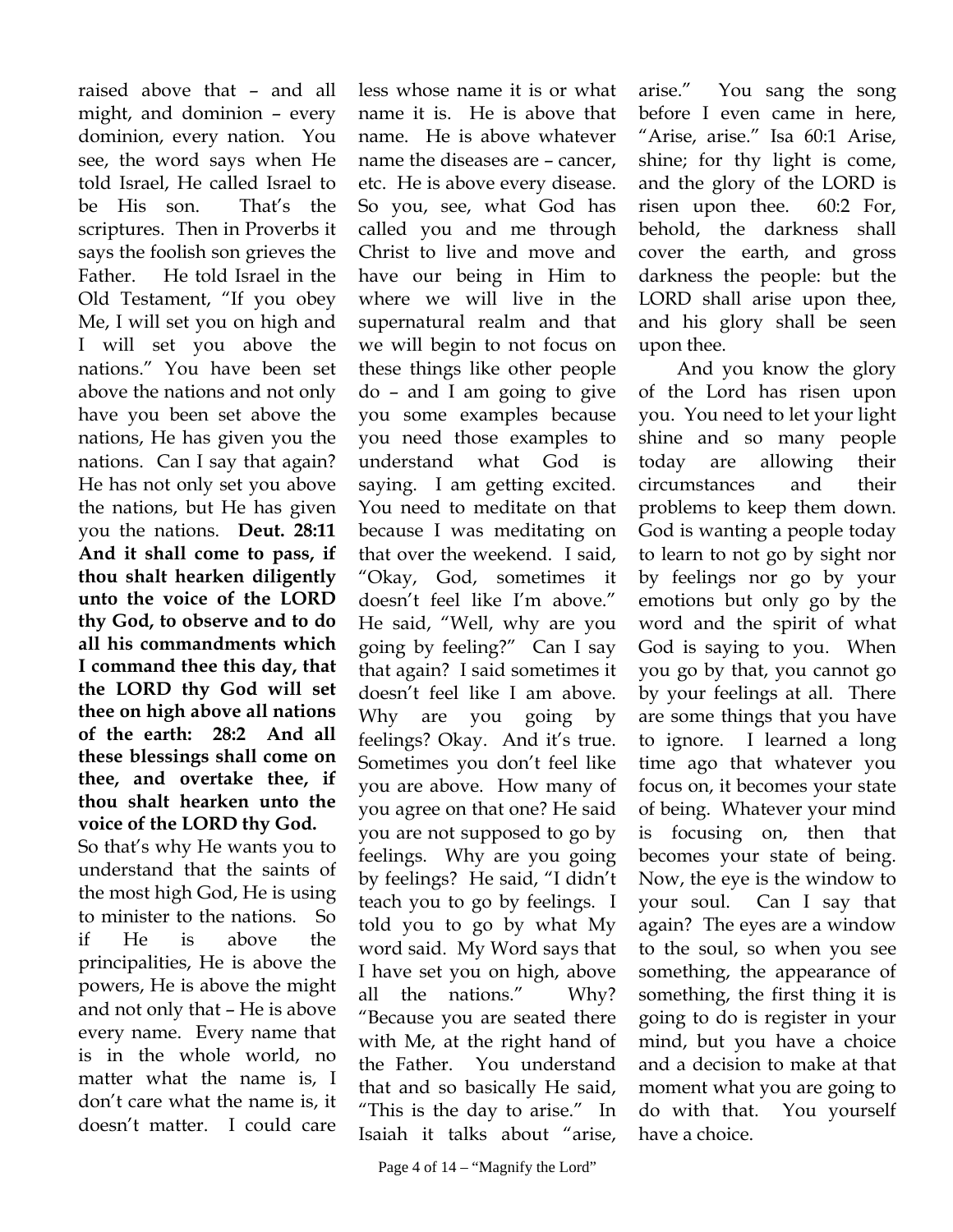This is the day that God is telling you and me to take responsibility for what we know and what we understand. This is the day for you and me to walk out what we do know and what we do understand because you can see Israel, that He was showing them that for seven days they were to worship Him, and He was to be magnified. "Come and let us magnify the Lord together." That is really what God is saying for you and me to do today. God does not want you to magnify your problems in your mind. He does not want you to magnify your circumstances in your mind. He does not want you to magnify in your mind even the pain or the diseases or the lack of health that you have in your body. The more you magnify it, the more it gets bigger than God. The more you focus on it, the worse it gets. The more you talk about it, the worse it gets. **In Romans chapter 4.** This is another familiar one. We have been over it two or three times, but I want to go over it again. So how can we comfort God? By not grieving Him. **Romans chapter 4, verse 19 – And being not weak in faith, he considered not his own body now dead, when he was about an hundred years old, neither yet the deadness of Sara's womb: v. 20 He staggerd not at the promise of God through unbelief; but was strong in faith, giving** 

**glory to God; v. 21 And being fully persuaded that, what he had promised, he was able also to perform. V.22 And therefore it was imputed to Him for rightousness.** I want to expound on that for a minute. Abraham ignored his body. He didn't consider it. Not only did he not consider his own body, but also he didn't even consider his wife's body. He did not consider the condition that she was in. You see, once you hear a word from the Lord and He tells you that you are going to do something, then you cannot consider what is going on in the natural. You can't think about it, you can't talk about it, because if you do, what is going to happen is, you are going to descend, and then when you do, then that gets bigger than God. Then you are magnifying the problem, and the problem becomes greater and then you stop the flow of what God wants to do. It says that he did not stagger at the promise of God. Then I looked up "staggered" because I wanted to see what that means. Stagger means to lose strength or confidence. Ah, Staggered means to lose strength or confidence, to move or stand unsteadily, to be overwhelmed with emotion." This is Webster again. "A staggered pattern." So a staggered pattern is an individual that is unstable. They are unstable in their mind. Guess what else he put

there? Several diseases marked by vertigo, confusion and weakness." This is in the Webster dictionary. I will read it over again. Are you writing it down? I want you to really meditate on this. I want you to get hold of it. It is staggered – to lose strength or confidence. And it is so true that when we lose sight of God in our situations, then we begin to lose confidence. Not only do we lose confidence, but we also lose some of the power and the strength that is in God. Is that not true? Anybody in agreement here? I believe you are. The reason so many people have so many diseases today – The United States of America is a big one. Come on, hear what I am saying. He didn't stagger at the promise of God. God made him a promise, and he didn't stagger at it. Now, he had to grow into that. He left his family like the Father told him. He left their beliefs. He left everything behind. He made a mistake and went down to Egypt. He went back into the world for a while, but he learned from all that. Then he built another altar. He got right back with God again. Then he listened to the woman, made another mistake, then God didn't talk to him for a very long time. **Gen 17:1 And when Abram was ninety years old and nine, the LORD appeared to Abram, and said unto him, I**  *am* **the Almighty God; walk**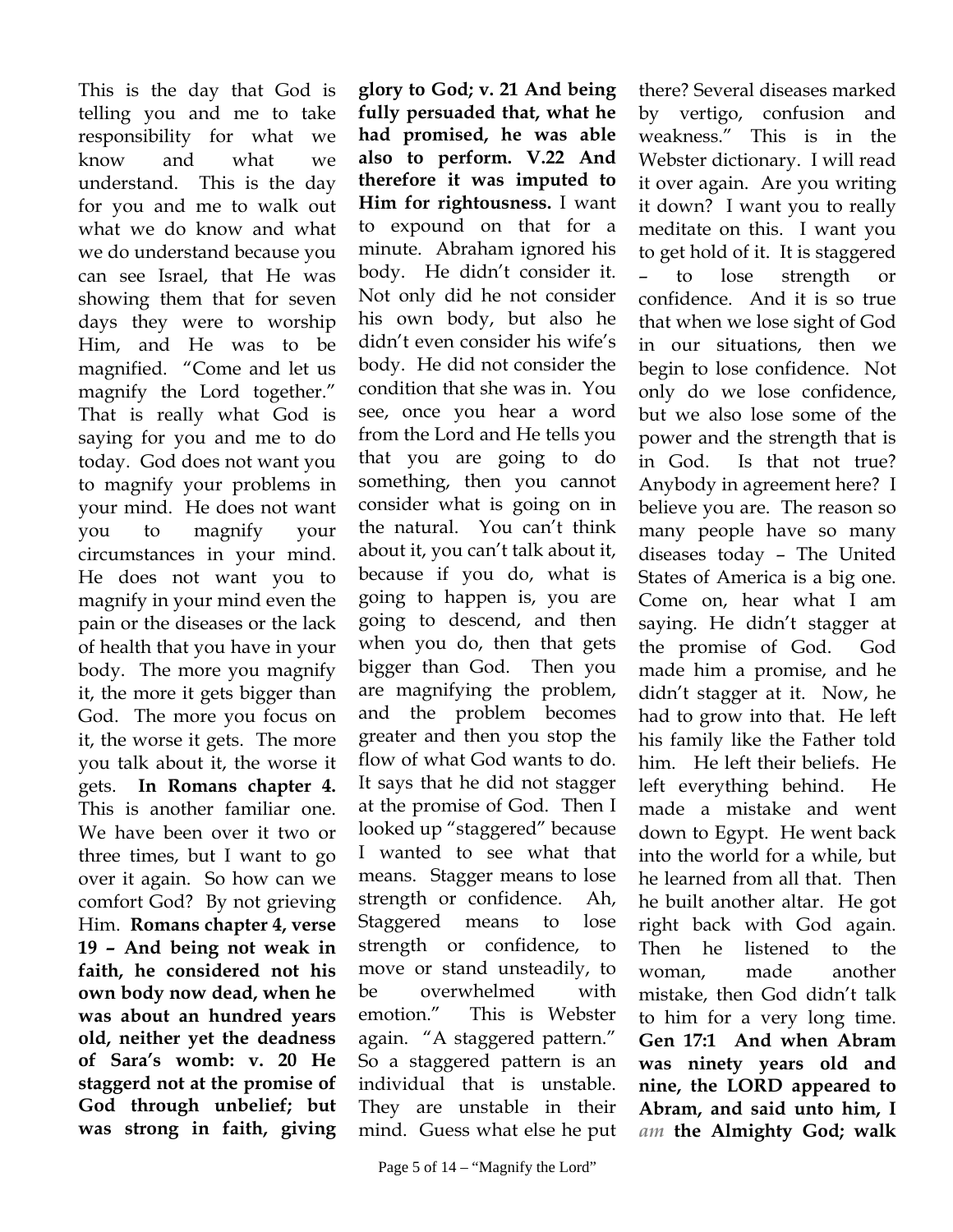**before me, and be thou perfect.** Then God appeared to him again and said, "Get your act together." And that is what God is saying to His sons today, "Get your act together. Now with everything that you know, it is time to put it to use." You don't see him say anything about that in **Rom 4:17 (As it is written, I have made thee a father of many nations,) before him whom he believed, even God, who quickeneth the dead, and calleth those things which be not as though they were. Rom 4:18 Who against hope believed in hope, that he might become the father of many nations, according to that which was spoken, So shall thy seed be.** Or **in Heb 11:8 By faith Abraham, when he was called to go out into a place which he should after receive for an inheritance, obeyed; and he went out, not knowing whither he went.** In what you call the "hall of fame of faith." There are times you are going to lose sight of Him, and He understands that.

 Jesus Christ came and went to the cross, and He fulfilled the Feast of Tabernacles for you and me. He is the fulfillment of the Feast of Tabernacles. Atonement means to be made one with God, so that feast was made for you and me to become one with the Father so that we could walk in that oneness and that unity with Him. As we allow that, it is

supposed to be a feast of celebration. It is supposed to be a feast of life. He has come that you might have life and life more abundantly. It is supposed to be a feast where people are celebrating and celebrating and they are just glorifying God, and God is getting all the glory and they are worshipping the Father and they are resting in Him, and Israel refused to obey the Father. For 40 years they wandered in the wilderness, and so for 40 years no matter what God did, what amazes me is that God supplied all their needs even when they were murmuring and complaining the entire time, and God took care of them. He always made sure they had food and water. Even when they didn't believe they had water. Not only that, their shoes didn't wear out. Can you think about that? Forty years, and your shoes did not wear out. They wore the same shoes for 40 years. They couldn't haul a bunch of shoes around. Like when you and I go on a trip, we take several pairs, okay? But they were wearing the same shoes for 40 years, and those shoes did not wear out. Now, what really gets me, not only did the shoes not wear out, their feet didn't swell up. Now, can you picture walking for 40 years in a desert and your feet never swell up? Even in all that, they still didn't believe God. They still didn't believe Him.

They murmured and complained all the time, and they wanted to go back to Egypt, complaining all the time. God said, "You have grieved Me for 40 years." He gave them that length of time, 40 years. Forty means: to be tried, proved and tested. The wilderness is nothing but to show you what is in your heart. To show you how you think. He wanted a people to serve Him and to worship Him. He wanted a people who would love Him. He wanted a people who would love Him for who He was and to know Him. He wanted a people that He could really trust and become a friend to Him. The greatest relationship that you can have with your heavenly Father is to know Him as a friend.

Abraham came to the place where he became a friend of God. God was going to do something to Sodom and Gomorrah, but you know what He said in the Word, "Should I keep this from Abraham, my friend? Should I keep to Myself what I am getting ready to do and not tell Abraham?" Because you see, Abraham was his friend. Everyone of you in this room, you are called to be God's friend, but the only thing that you have to do to become His friend, is in **John chapter 15:10-14**, it talks about the fact that there is nothing greater for the disciples that love one another and that lay their lives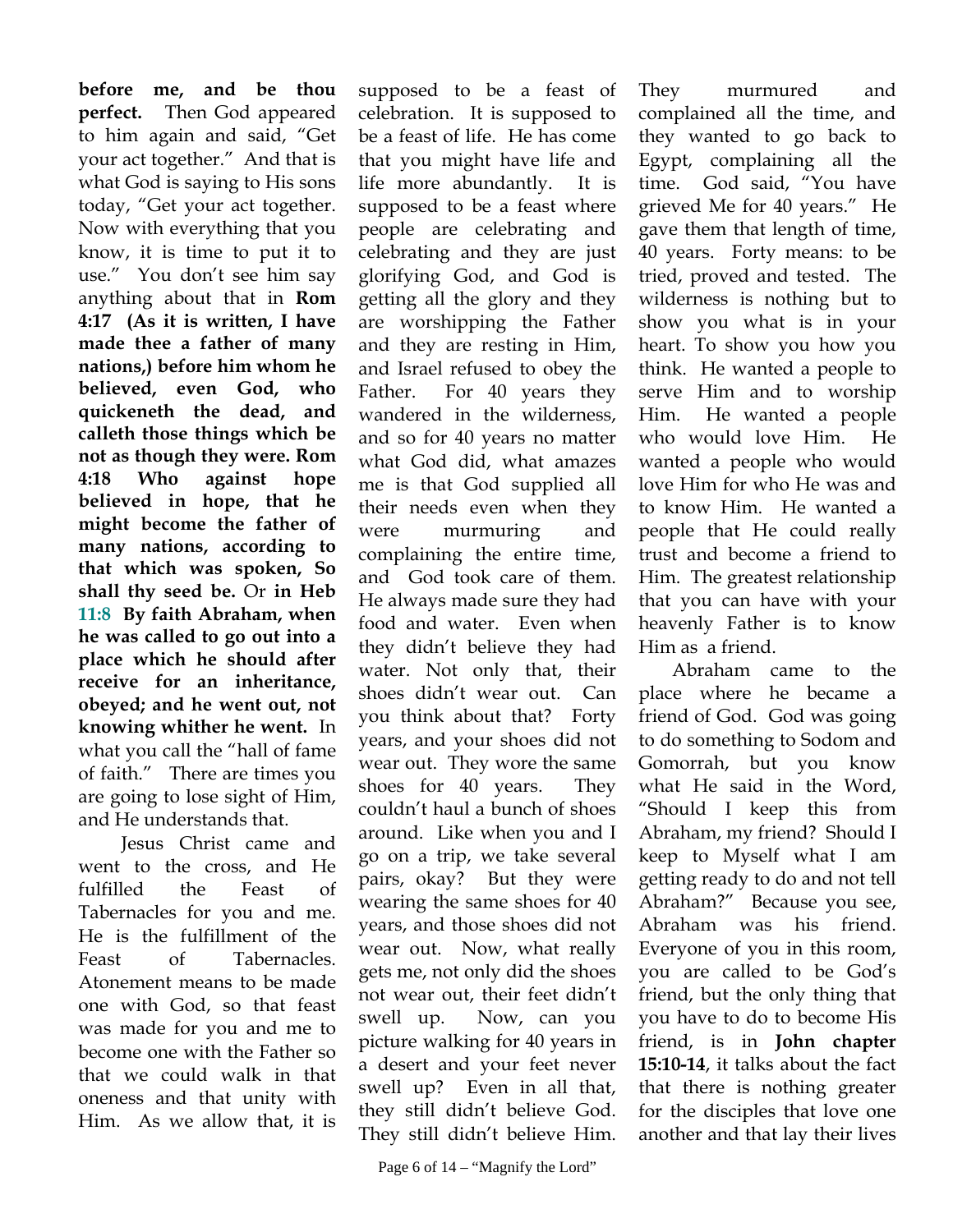down for one another. That is the greatest love that can be, is a people that will lay their lives down for one another. That's one thing that I like about this group, is because you have sat here many times and laid your lives down for those whom God sends here so that He can minister to them. That's the love of Christ and if you can understand that you are literally ministering to God Himself. You have got to get this, you have to understand that every time you are allowing Christ to flow out of you, no matter how long it is, whether it is to the nations or to the world or to one individual, God is literally ministering to Himself through you. Why? Because that individual is a part of Him. The Word says in **Matthew 25:31-40**, in that chapter it talks about the coming of the Lord, when He comes with all of His angels and all of His glory, it talks about Him separating the goats and the sheep. We know the goats are the ones that did not obey Him, and all of you know that chapter, but in that chapter He said, "When I was hungry, you fed Me. When I was thirsty, you gave Me drink. When I was in prison, you came to visit Me. When I was naked, you clothed Me." You can read that chapter yourself, but what He is saying is, every individual is a part of Himself, and every time you let Him do what He wants to

do through you, you are comforting your heavenly Father. You are not only comforting the person that God is ministering to, you are not only comforting the world that God is ministering to, but you are also comforting Him, and there is just such joy that He has within His being when you allow Him to touch someone with His love and with His joy and with His peace. To love your neighbor as yourself in anyone that is next to you that has a need, no matter what it is, the need can be in the natural, the need can be in the spiritual. An individual that is naked is an individual that is not really walking in the spirit of God. It is an individual that is not walking in that relationship with the Father, and so the only way that they can be lifted up out of that is through the love of Christ. But when you are doing that, you are literally touching Him. That is who you are touching. I learned this a long time ago. As long as you see an alcoholic as an alcoholic, he will always be an alcoholic. As long as you see a prostitute as a prostitute, she will always be a prostitute. When you can understand that when Christ went to the cross, He already died for that individual. That's why He said, "Call no man unclean, " because God does not see that individual as unclean. He sees that individual that He died for on

individual. The only way that individual is going to come in is through the love of Christ that's in you and me. Every time you let God's love flow out of you in here to whatever He wants to do, you are touching your heavenly Father. Every time you listen to Him and you do what He wants you to do because you have to understand that in the Old Testament, it was a haveto-do thing. But in the New Testament it is a want-to-do thing. Under the letter of the law, in order to get a blessing, you had to obey God. Under the law of grace, God has given you His Spirit, His word and a new heart. He has given you His power and equipped you to where it is now where "I want you to do it because you want to, because it's by My grace. It's not by your works, it's by My grace." How do you

the cross and the blood was poured and shed for that

become a friend of the Lord? The Word says in **John 15:14** that if you do what I command you to do, you will be My friend. A true friend learns submission and learns what unconditional love is. A true friend is not selfish. What makes people get into the appearance realm all the time is all based on fear because you can have anger, you can have unbelief. Unbelief is the beginning of it, but fear is always there, too. So God is really equipping a people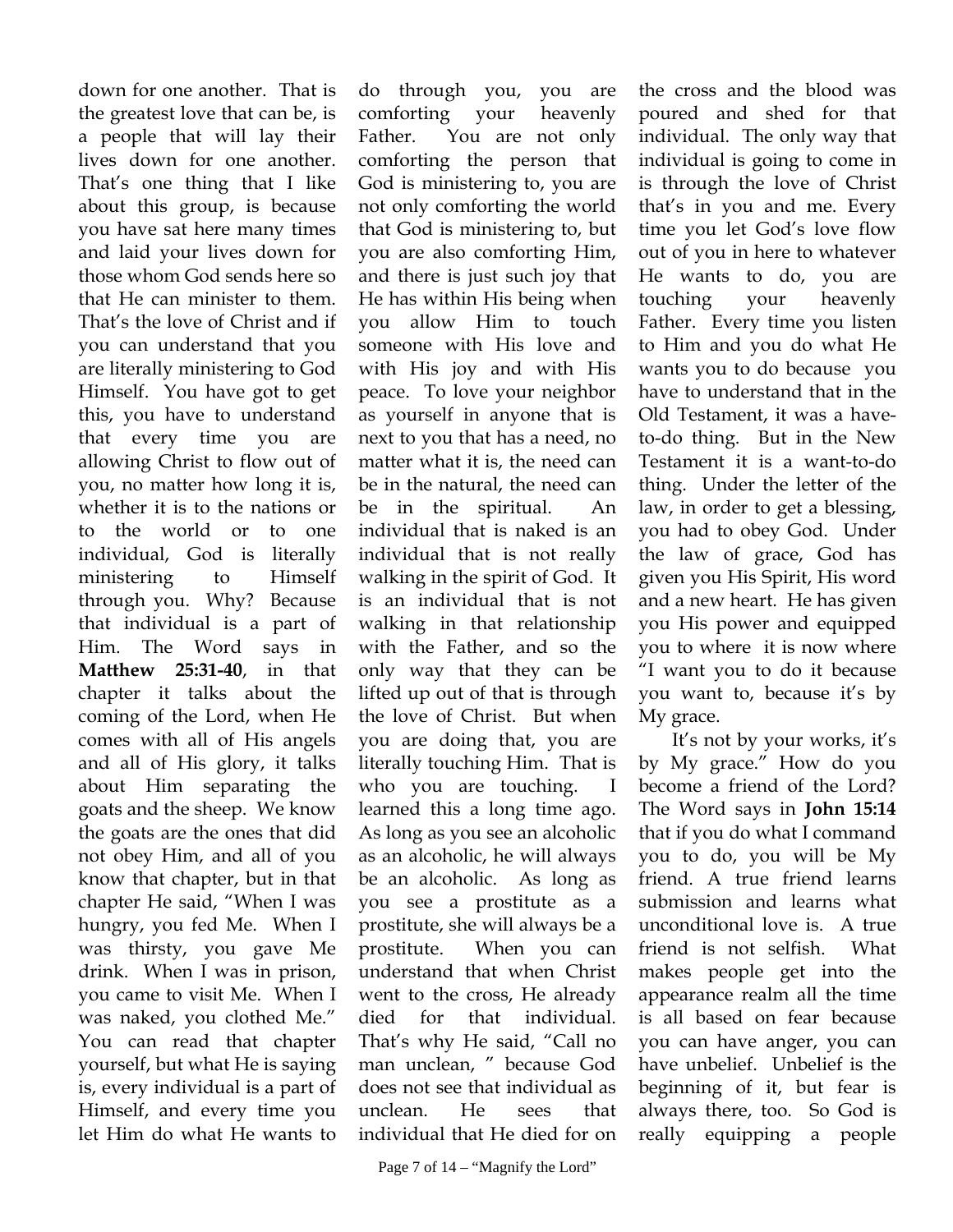today where they can flow with Him and He can use them to walk in this realm with Him in that oneness and to have an understanding that He wants you to be in that place in Him. He told me this a long time ago. He said, "Joyce when the Feast of Tabernacles has been fulfilled in My sons, they will never go out again." When you finally come into a place where your mind, no matter what is going to happen, you learn not to go there into the appearance realm, but you remain in that state with Him in that oneness, in that union with Him. You will never go out of His presence again, because you have become a people where you are learning to not allow anything to magnify itself except God Himself. You are not allowing any thought that comes into your mind to exalt itself against the knowledge of God. Any thought that comes in your mind that is totally contrary to the Word of God and exalts itself against the Christ, then basically that is a thought that has magnified itself, and then you end up worshipping that thought or you end up worshipping whatever has taken God's place. That's why they had to not let family be first. They couldn't let anything be first, but He had to be first because in that, they were coming into a rest in their soul and living in the presence of God, because that is where God

wants us to be all the time, is in His presence. He said that He would set you in this place that is high and lofty, and we did a teaching on that.

So there are times that you have to ignore a thing when it is taking place in your life. You have to ignore it and not magnify it, not think on it, not dwell on it, but begin to ask the Lord to give you a word that needs to take its place in your mind at that appointed time.

Here is another example. There are times that you have to turn your back on people. There are two examples that I want to give you here. Here David is an individual, very young, and he was being trained to be a shepherd, and God only gave him a few sheep. **1Sa 17:10 And the Philistine said, I defy the armies of Israel this day; give me a man, that we may fight together. 1Sa 17:11 When Saul and all Israel heard those words of the Philistine, they were dismayed, and greatly afraid. 1Sa 17:12 Now David** *was* **the son of that Ephrathite f Bethlehemjudah, whose name** *was* **Jesse; and he had eight sons: and the man went among men** *for* **an old man in the days of Saul.** 

All of you know the story of David, a very young boy, and here Israel, they were on a mountain, but the mountain they were on was not Mount Zion. They were on Mount Esau. They were on Mount

Seir. And then we had a big giant that had six toes. Six is the number of man. There are a lot of carnal people in this world. This individual had threatened Israel, and they were going to go into battle, and all of Israel trembled as they stayed on that mountain. That mountain was a representation of their mind, the condition that their mind was in. This giant they had magnified in their mind, and this giant had become bigger and greater than God himself. Now David, when he was in the back side, is taking care of those little sheep and learning how to deal with a bear and a lion and how to take care of those wild beasts and slay them to protect his little lambs. He decided to go and bring some food to his brothers, and he was the least of the family and he was young. So he went, and all of you know the story. What I want you to really see is what he did. He knew God. He knew His covenant, too, and he couldn't understand why the whole house of Israel was afraid of this one tall giant that was an uncircumcised Philistine. He said, "He doesn't have a covenant with God. Israel (God's people) have a covenant with Him. What's wrong with you? Why are you so afraid of him? Just a flesh man – why are you afraid of him? He began to question – what do you get if you slay this individual?" He wanted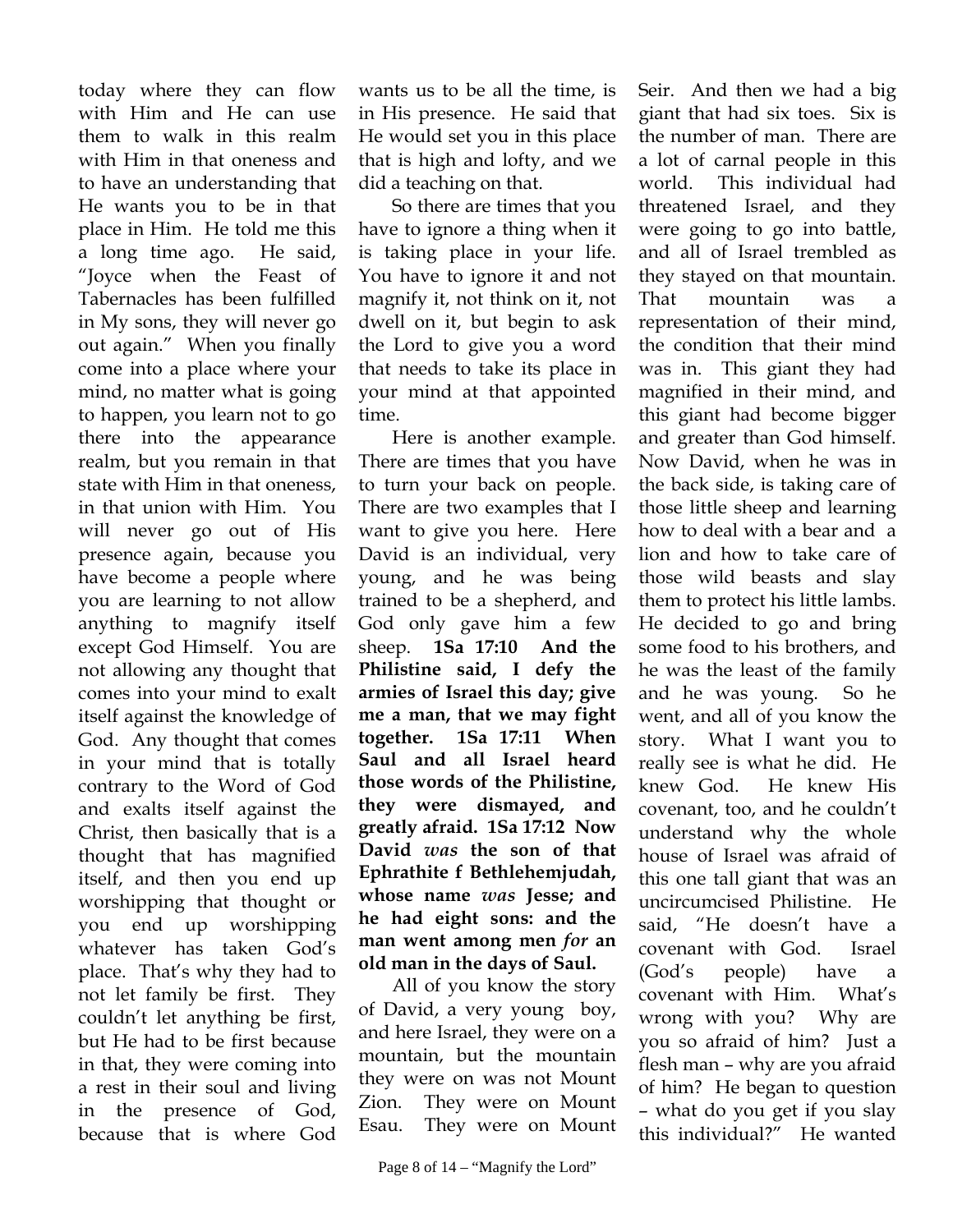to know what he was going to get, so they told him what he would receive. They told him his reward, what the king had offered. He had offered him a home and his daughter. You have to read it. So who was there that got jealous? One of the brethren. Wasn't the Philistines. It was one of the brothers, the older one. He got jealous of David. "Who do you think you are? You just think you know it all, little bitty squirt like you. You have just been there on that back side taking care of those little sheep, little nobody, and you think you are going to come here and do something? Who do you think you are? You go on back to those little sheep. You go on back there and you take care of those little rascals. You are just a boy. You don't know how to work. I've got the armor on here. I've been here, been trained and everything. So, what is your problem?" And then he said, "You're full of pride and ego." You know, a lot of people call other people things that are what they have themselves. Can I say that again? Everything that is coming out of their mouth, they are only talking about themselves. What did David do? He turned his back. He ignored what he said. You have to ignore. When God said for you to do something and He gives you the instructions on what to do, you are not going to have a whole lot of people

that will believe with you. You are definitely not going to have your family to believe. Jesus could not perform a miracle around his own family, in his own home, in his own county. So people that know you and become familiar with you, they don't believe you anymore. That's why you can't even minister to your family. You can't even minister sometimes to your friends because they think they know you, but they really don't know you. So he had to leave. He turned his back, and did not let that get in his mind. You see, that's the trick of the enemy. That's the trick of the kingdom of darkness. It's always wanting to get something right in your mind to get you sidetracked, to get you to where you start magnifying that – well, maybe they're right. Maybe that's true, or maybe I'd better look this over again. Well, that giant is a little bigger than I thought it was. Start looking at that giant. No, David didn't look at the giant. He just called him who he was. He understood his relationship with the Father. He knew God's ways and that all things are possible with God. He tried on Saul's equipment, and took it off quickly. And that's what you have to do. Sometimes you are going to have people around you and they will say, "Well, you need to use this." Or "You need to do that." Or "You need to

that's not God. That's not going to work." Sometimes you don't know right at that moment exactly what you are to do. When someone gives a suggestion, you listen, but if you hear within, "That's not right," then it's not right. Okay. He ignored it. In the book of **Acts, chapter 9:36**  Peter learned a lot from Jesus. A woman had died, and this woman had many works that she had done for Christ. So she had lot of women there weeping and crying because she was dead. There were times that Jesus, when He was getting ready to pray for someone and even particularly those that had died, He would tell others to leave the room. He got all of those out of the room that had no belief. He would take three disciples with Him, and if you study their names out, faith, hope and love. That's why He would take them with Him. He wouldn't take the others. Now the interesting part about it, if you look at the scriptures very closely, you can see that Peter did something. He made all the women leave the room. Now, remember, the eye is the window to the soul. So sometimes the condition of

people when you look at it, it takes away some of that faith, because you are looking at the

follow this for this to work." Then they tried it on and knew that's not going to work. He knew it immediately when he got it on. He said, "Mm,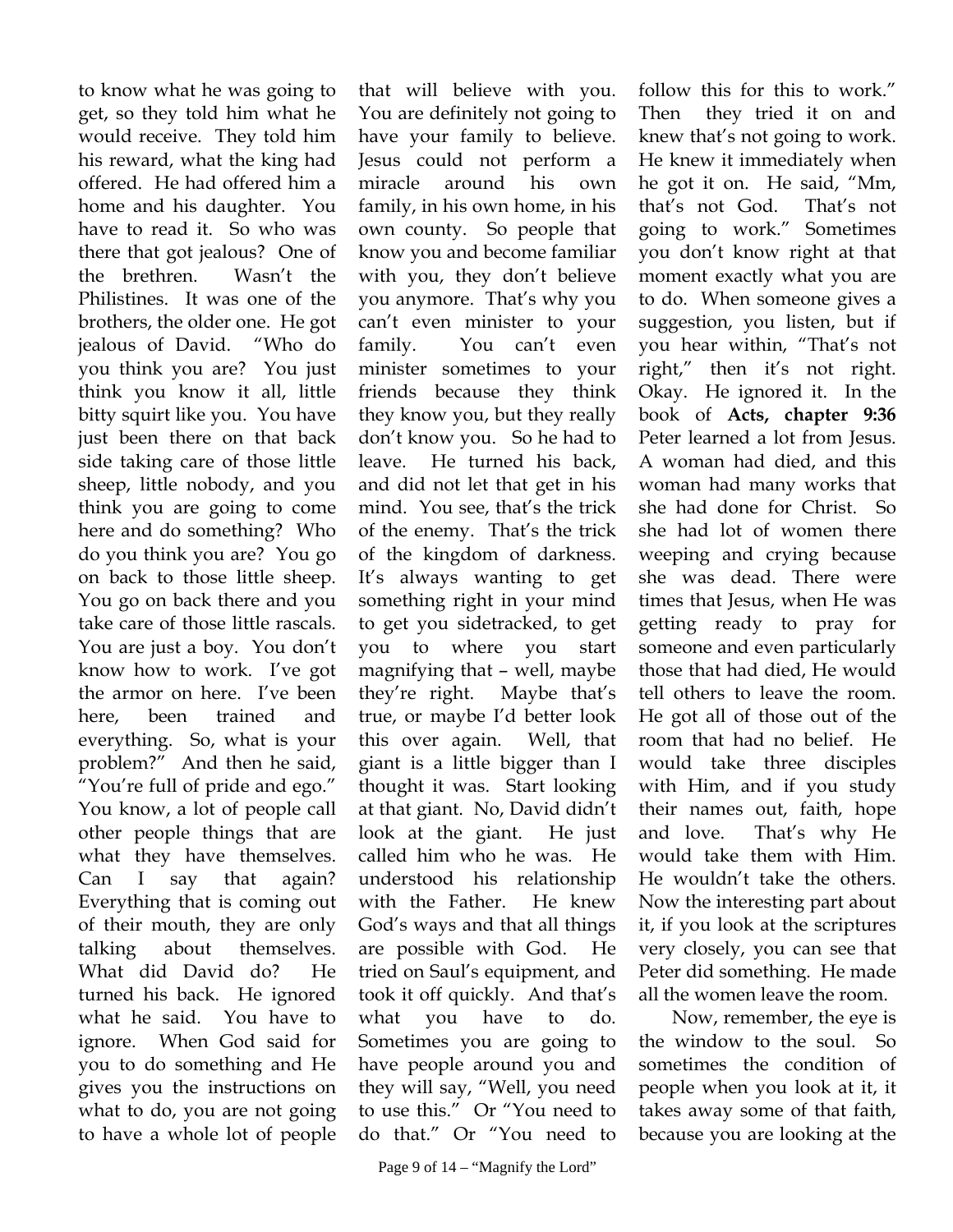appearance and the condition that individual is in, so if you look at the scripture, it says that he turned around and faced her and said, "Arise." But when He was praying, He had His back turned to her. He wouldn't have had to turn around and face her if His back hadn't been turned to her. Do you understand what I am saying? So, He had His back turned to her, then He turned around and faced her. Then He said, as He was praying, He got in there and He heard from the Lord, He heard God say that He wanted to raise her up. He heard the instructions from the Lord. He had the faith. He wasn't looking at the body. He turned around and he said, "Arise and get up," and she did.

This is another one that is familiar, and I know you've heard it before. But I like this one better than any of them to be honest with you. All of you know about the disciples. All of you know that there are times that God will give you instructions to do certain things, but He doesn't give you all the details. Nor does He tell you exactly what is going to happen during wherever He sends you that He tells you to go somewhere. He doesn't tell you what you are going to go through when you get there. He doesn't tell you there is going to be a storm in the middle of it because He knows if He does,

you wouldn't go. Half of you wouldn't. I mean, He has sent me places sometimes, and people got mad at me and hit me and gave me a black eye. And I sat there for a solid week in an old trailer. "Why did you send me here?" But I had to get my act together and start praising Him no matter what. And then when He finished what He wanted to do there, He released me and took me to another place, and this was the individual that He wanted to get to. He said, "This is why I have brought you here, and even what you went through," He said, "That is not in vain." He said, "It touched another individual." So you have to understand that God doesn't tell you everything that you are going to go through when He sends you on an assignment. He only tells you a certain amount. To be honest with you, I am glad He doesn't tell you everything. There are times when the Lord will tell me to do something, and I can feel my soul, and it is all troubled inside, and I am going, "Oh, no." But I know that I want to do what He tells me to do. And I am asking the Lord, ""Why is my soul troubled?" He said, "Don't worry about that right now." Then later on when we get into the situation and do what He said, I go, "Oh, okay, now I understand why my soul was troubled." My soul knew what it was going to have to

Page 10 of 14 – "Magnify the Lord"

go through. See, your soul knows. Your spirit knows. But then when you obey the Lord and you go through it and you see the fruit of it and you see the result of it, you rejoice and you praise Him and you thank Him. God is trying to get us to a place where we will praise Him all the time no matter what we go through. That's why He said in everything give thanks because this is the will of God. So he tells them, you know, "Hey, you boys cross the Sea of Galilee." They just saw a great miracle, and they participated in it, the feeding of all those people. He said, "I'll meet you on the other side." So Jesus goes up the mountain to pray, and all of you know this story. What does Jesus do in a storm? He sleeps. The Bible says He was asleep in the boat in one of them, and the disciples were all emotional and upset because of the appearance of this storm. I am getting to a point here, so just be patient.

There was one individual that we want to talk about, and that is Peter. Here in the middle of the Sea of Galilee is a horrible storm. They are petrified. They don't know what to do. The waves of the waters are just a-roaring, and there are many, many times that you will have thoughts in your mind that are roaring in your mind, but you have to understand that God is greater than all of that roaring that is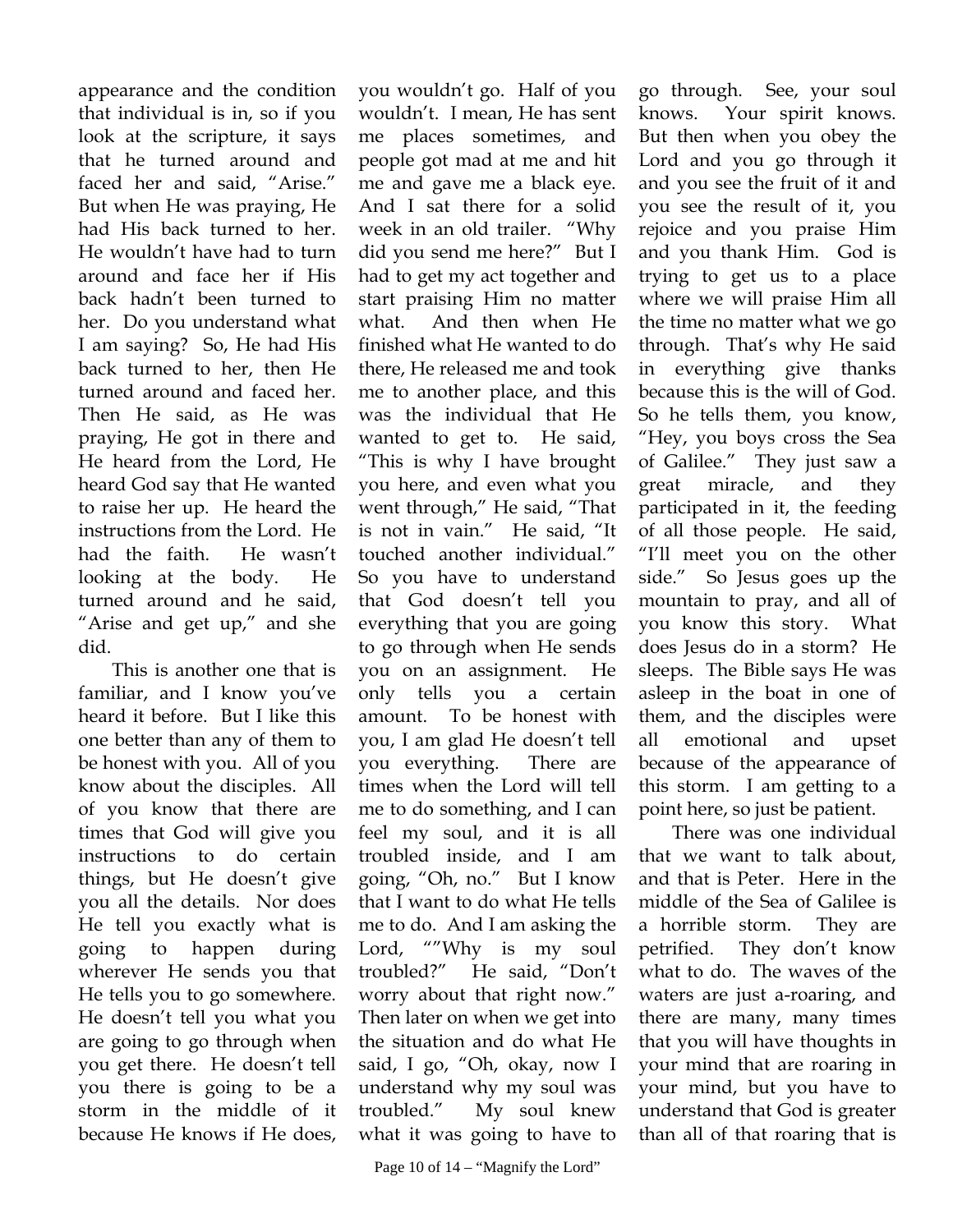in your mind**. Psalms 93:3-5** It talks about the waves of the sea are like a roar, like a roar, and so the waves of the sea for you and me is of the understanding that we have in our mind of the appearance of things that are on the outside of us, and so they were looking at the storm, and fear hit them. Out of that fear and unbelief came the emotional situation that they were in. Then, all of a sudden, they see this individual walking on the water, and you would have probably thought the same thing they did. They thought it was a ghost. Peter said one thing, "Lord, is that you?" There are times – a lot of people today are sitting in their own little boat, full of fear, full of emotions, because you have to understand today there is an ocean of thoughts. You have to understand today in the world is a fear of humanity with human thoughts. All of the nations today are living in fear. Turmoil is going on all over the world. There is no good news on TV today. The only good news is in the kingdom of God. All over the world today, even in the United States of America, they are on the TV talking about recession. Well, saints of God, if you are in the kingdom, there is no recession in the kingdom of God. So my question is, where are you living? If you are living in the kingdom, there is no recession. So why do you

have any fear or any emotion about what you are to do? The only thing that you are to do is to follow the Lamb and stay on that path of life because there is no such thing as recession in the kingdom of God. There is no such thing as stress in the kingdom of God. Stress has caused a lot of diseases today. You have to be careful, including myself. I have to every now and then check to see if I am doing too much, and sometimes I have to pull back because your body is telling you when to slow down. Do you follow what I am saying? The whole world today is caught up in fear. Fear is all over the world today. Jesus was walking on top of the waters.

 Jesus said in the Word that you have been raised above all principalities, that you have been raised above all the things that are going on in the world, that you are seated with Christ in heavenly places. In the kingdom of God is righteousness, peace and joy in the Holy Spirit. When we begin to celebrate this Feast of Tabernacles and in everything give thanks and praise God and magnify Him in every situation that we go through, because in the kingdom of God, there is no problem that He cannot solve. We have a God that solves problems. He is greater and bigger than your problem. There is nothing impossible with God.

Everything is possible with God.

Peter got the idea, "Well, if He can do that, I can do it, too." He had the understanding that Jesus was the pattern and the way. He had the understanding that He was teaching him, and he even told him when I go that you will do greater works than I did. So Peter got out of that boat, and he began to walk on top of the waters (all his surroundings.) **Mat 14:28 And Peter answered him and said, Lord, if it be thou, bid me come unto thee on the water. Mat 14:29 And he said, Come. And when Peter was come down out of the ship, he walked on the water, to go to Jesus. Mat 14:30 But when he saw the wind boisterous, he was afraid; and beginning to sink, he cried, saying, Lord, save me. Mat 14:31 And immediately Jesus stretched forth** *his* **hand, and caught him, and said unto him, O thou of little faith, wherefore didst thou doubt?** 

He was walking in faith. You have heard this before, but we need to hear it again, because of what is going on in the world today, you need to get grounded and rooted in this word. Doing it every day in your life in every situation.

What did Jesus do? He only said one word. "Jesus, if that be you, then tell me so that I can walk on the water, too." Now you would like Jesus to give you a lot of instruction.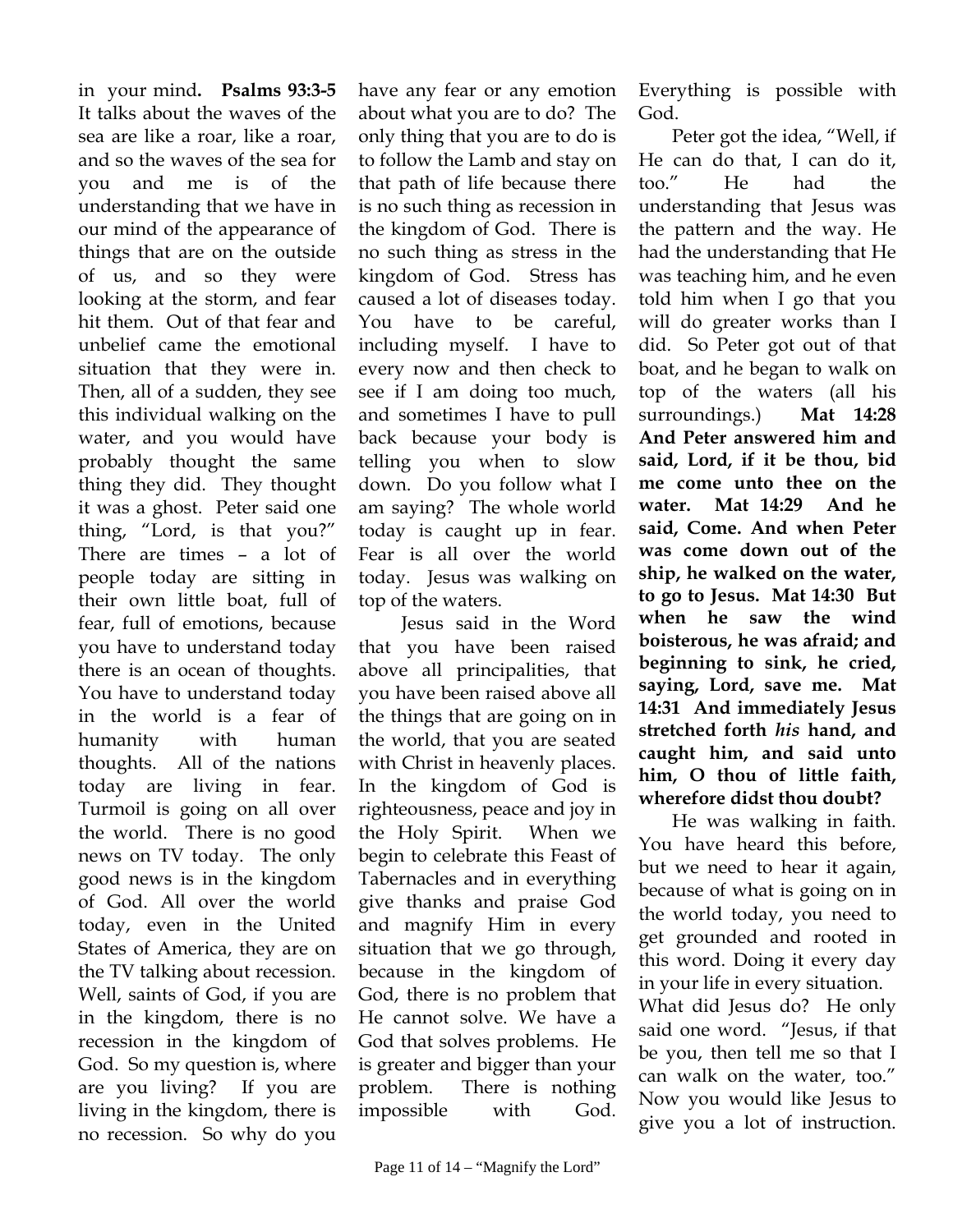"Yes, son, you can come because I am God and in Me you can do all things and it's going to be all right, and you are going to be safe, and I'm going to catch you. It's okay. I'm here. You know, you just take these few steps forward, I'll be here to catch you. I will take care of you. You won't fall. I'll take care of you." No! He just said one thing, "Come!" Now, remember, when God gave me the gift of prophecy, how we would stand there and I would wait because He said, "Prophesy," and I would wait. We haven't given anything. "Open your mouth, Joyce. I'll say it through you." He would give me one little word, and then it just rolls. You see, we are wanting Him to tell us the whole thing, the whole picture, everything. Well, if He did, what kind of faith is that? It's not faith. So He just said, "Come." And he was doing fine until: We are always going, "But if, but if….But what about this? But what about that? But so and so said this." You know, we are just – let it go. The mistake that he made was he lost sight of Jesus. He looked around him and what did he do? The eyes are the windows of the soul. He took his eyes off the Word. He totally took his eyes off, and he got into the appearance realm. We are still, saints, living in the appearance realm. There is not a one of you in this room

that has gotten there fully yet. You are still living to a degree in the appearance realm. The Word says we are to look at the things which are not seen. We are to look at the things which are not seen, not to look at the things which are seen. When he looked at the things which were seen, unbelief and fear gripped his heart, and he started sinking. You and I many times get in our emotions and our feelings, and our hearts sink because of behaviors of other people, what we see that they are doing. It is hard sometimes. That's why the Word says know we no man no more after the flesh. **2Co 5:16 Wherefore henceforth know we no man after the flesh: yea, though we have known Christ after the flesh, yet now henceforth know we** *him* **no more. 2Co 5:17 Therefore if any man** *be* **in Christ,** *he is* **a new creature: old things are passed away; behold, all things are become new.** 

Don't know Jesus Christ any more after the flesh, but know Him as the resurrected Savior.

 Jesus didn't stand there and say, "Well, look, boy, look what you did. You really goofed. You really made a whopper mistake." No, I want you to understand that there is a hand, there is a hand that is always stretched out. Notice the scriptures, if you read it very carefully, it said He immediately, stretched his

hand out to him. You see, God will only let you go so far, but there is someone that He uses that knows how to work the hand. The hand represents the works of the kingdom of God and the power of the Lord. A hand that has a signet ring on, a hand that knows how to use the signet ring, an arm that is stretched out. You are that arm. You are that hand, and every time we come together on Friday night and Thursday mornings and Sunday and we sit there His hand is reaching out, stretching out because there are so many people in the world today that are sinking in the sea of all those thoughts in their mind, and there is so much fear in people's minds and lives today because of what they see and hear. Some of God's own people are not walking in that sureness.

The Bible says that Zion goes from strength to strength. It is a people who are learning to walk in the Spirit of God, and they are walking not in their own strength, but they are walking in God's strength and abiding in Him. They are having a union with Him and a relationship with Him no matter what they go through.

Israel continued to walk in that appearance realm, in unbelief and murmuring and complaining all the time. Never experiencing the Feast of Tabernacles and worshipping Him in spirit and truth. They kept magnifying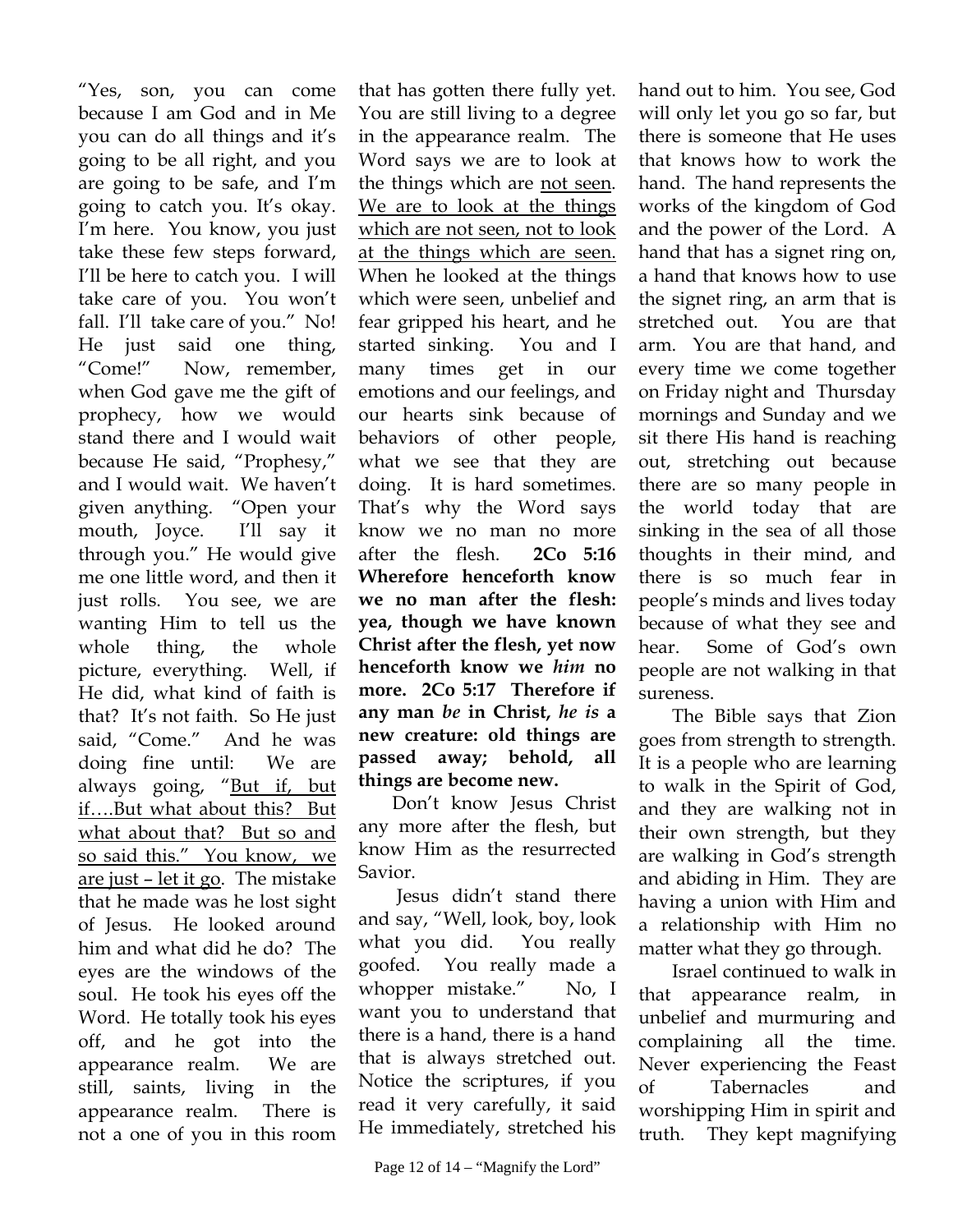everything else except Him. God sent His Son, and He obeyed Him. He learned obedience through the things which He suffered, and He said, "I do always the things which please My Father," because He had an understanding that you cannot even please God unless you walk in faith. Faith and obedience go together, because if God tells you something and you don't do it, then you didn't believe Him. Faith and obedience go together. There is always a hand, even in the failures that Peter made, and you and I have failures at times. There are times that you will experience other failures, but I want to tell you, the grace and mercy of God has a hand to reach out to you and me, and He doesn't condemn you, because He wants you to understand that He wants to lift you up again in this love, grace and mercy to get you back on track again so that you will not fall again. He wants you to learn from your fall, He wants you to learn from your mistakes, and He doesn't want you to do it again. He wants you to be consistent in that walk with Him because He is going to have a people that will come into a place where the Feast of Tabernacles will be operating in them every day in their life. They begin to walk in that peace that passes all their understanding, and they begin to understand that the power

that God wants them to have really comes by walking in this realm that He has called us to walk in. When someone has fallen down, we have to be honest with them. If you are friends, you will tell them the truth, but you will reach out with a hand, and you will try to lift them up and bring them up and not condemn them but bring them back under the grace of God and say, "Learn from that mistake. Go and sin no more. There is this old song that we sing many times, "Turn Your Eyes upon Jesus, look full in His wonderful face and the things of earth will grow strangely dim in the light of His wonderful grace." That's true, and there are times you have to go within. My problem is, sometimes I get my eyes off of Him because of problems in so many people's lives or whatever, but I know to go within and get rid of those thoughts and give it to Him and move forward.

 David said come and let us magnify the Lord together. Magnify means to make greater in size. Israel saw themselves as grasshoppers. Now, there is really an image you have got to get rid of. You know, a lot of people's problems today are how they see themselves. It is the image that they see themselves as. It is so true, so very true. To magnify means to make greater in size, to cause to appear greater or more important, to glorify or praise.

Years ago He told me this. He said, "Joyce, what are you focusing on?" And I said, "Well, you know. I don't need to tell you. You know, Lord." He said, "Well, that's why you don't have peace right now. " I asked Him to explain it to me. He said, "You are focusing on thoughts that are not coming from Me, and it's not lining up with My Word." Then what else are you trying to tell me?" He said, "Now you are worshipping your thoughts." Wow. He said, "You are spending energy on thoughts that bring no life. You are spending energy on thoughts that can bring nothing but death, and that bring you out of My Spirit. You are spending energy on thoughts that are causing you to lose peace and joy." He said, "I have given you everything in the Word. I have even told you how to think**.** Phi 4:7 And the peace of God, which passeth all understanding, shall keep your hearts and minds through Christ Jesus.

**Phi 4:8 Finally, brethren, whatsoever things are true, whatsoever things** *are* **honest, whatsoever things** *are* **just, whatsoever things** *are* **pure, whatsoever things** *are* **lovely, whatsoever things** *are* **of good report; if** *there be* **any virtue, and if** *there be* **any praise, think on these things**.

 He said, "It is going to take time because you have developed patterns over the years." I have learned a lot of